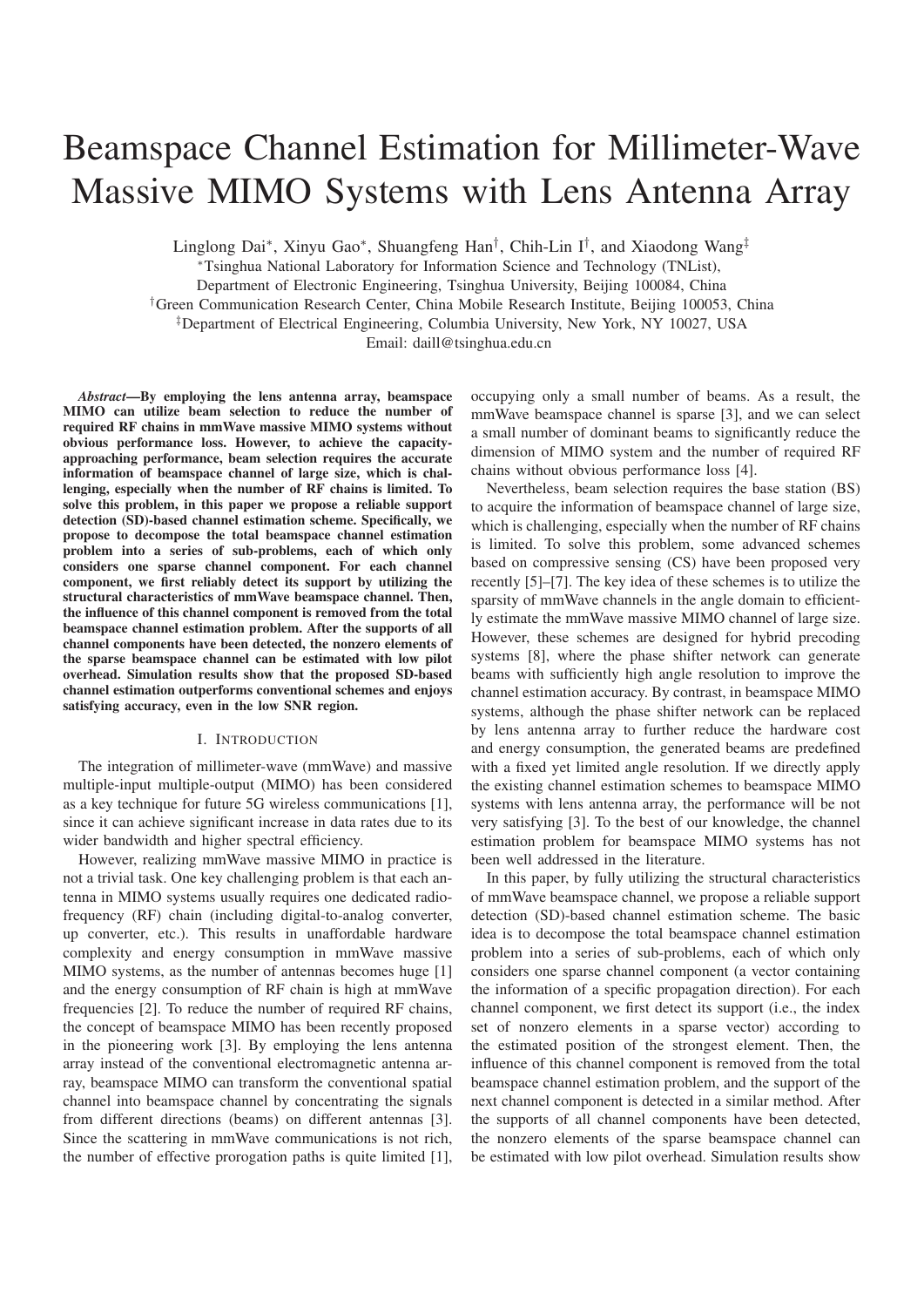that the proposed SD-based channel estimation outperforms conventional schemes, especially in the low signal-to-noise ratio (SNR) region, which is more attractive for mmWave massive MIMO systems where low SNR is the typical case before beamforming [5].

*Notation*: Lower-case and upper-case boldface letters denote vectors and matrices, respectively;  $(\cdot)^H$ ,  $(\cdot)^{-1}$ , and tr $(\cdot)$  denote the conjugate transpose, inversion, and trace of a matrix, respectively;  $\|\cdot\|_F$  denotes the Frobenius norm of a matrix;  $|\cdot|$  denotes the amplitude of a scalar; Card  $(\cdot)$  denotes the cardinality of a set; Finally,  $\mathbf{I}_K$  is the  $K \times K$  identity matrix.

# II. SYSTEM MODEL

In this paper, we consider a typical mmWave massive MIMO system working in time division duplexing (TDD) model, where the BS employs  $N$  antennas and  $N_{\text{RF}}$  RF chains to simultaneously serve  $K$  single-antenna users [3], [4]. As shown in Fig. 1 (a), for conventional MIMO systems in the spatial domain, the  $K \times 1$  received signal vector  $y^{DL}$  for all K users in the downlink can be presented by

$$
\mathbf{y}^{\mathrm{DL}} = \mathbf{H}^H \mathbf{P} \mathbf{s} + \mathbf{n},\tag{1}
$$

where  $\mathbf{H}^H \in \mathbb{C}^{K \times N}$  is the downlink channel matrix,  $\mathbf{H} = [\mathbf{h}_1, \mathbf{h}_2, \cdots, \mathbf{h}_K]$  is the uplink channel matrix according to the channel reciprocity [7],  $\mathbf{h}_k$  of size  $N \times 1$  is the channel vector between the BS and the kth user, **s** of size  $K \times 1$ is the signal vector for all  $K$  users with normalized power  $\mathbb{E}(\mathbf{s}\mathbf{s}^H) = \mathbf{I}_K$ , **P** of size  $N \times K$  is the precoding matrix satisfying the total transmit power constraint  $\rho$  as tr  $(\mathbf{P}\mathbf{P}^H) \leq \rho$ . Finally,  $\mathbf{n} \sim \mathcal{CN}\left(0, \sigma_{\text{DL}}^2 \mathbf{I}_K\right)$  is the  $K \times 1$  noise vector, where  $\sigma_{\rm DL}^2$  is the downlink noise power.

#### *A. MmWave channel model*

In this paper, we adopt the widely used Saleh-Valenzuela channel model to embody the low rank and spatial correlation characteristics of mmWave communications as [3]–[7]

$$
\mathbf{h}_{k} = \sqrt{\frac{N}{L+1}} \sum_{i=0}^{L} \beta_{k}^{(i)} \mathbf{a} \left( \psi_{k}^{(i)} \right) = \sqrt{\frac{N}{L+1}} \sum_{i=0}^{L} \mathbf{c}_{i}, \quad (2)
$$

where  $\mathbf{c}_0 = \beta_k^{(0)}$  **a**  $(\psi_k^{(0)})$  is the line-of-sight (LoS) component of the *k*th user with  $\beta_k^{(0)}$  presenting the complex gain and  $\psi_k^{(0)}$ <br>denoting the spatial direction,  $\mathbf{c}_i = \beta_k^{(i)} \mathbf{a} \left( \psi_k^{(i)} \right)$  for  $1 \le i \le L$ is the *i*th non-line-of-sight (NLoS) component of the  $k$ th user, and L is the total number of NLoS components which can be usually obtained by channel measurement [9],  $\mathbf{a}(\psi)$  is the  $N \times 1$  array steering vector. For the typical uniform linear array (ULA) with  $N$  antennas, we have

$$
\mathbf{a}\left(\psi\right) = \frac{1}{\sqrt{N}} \left[ e^{-j2\pi\psi m} \right]_{m \in \mathcal{I}(N)},\tag{3}
$$

where  $\mathcal{I}(N) = \{l - (N-1)/2, l = 0, 1, \dots, N-1\}$  is a symmetric set of indices centered around zero. The spatial direction is defined as  $\psi \triangleq \frac{d}{\lambda} \sin \theta$  [3], where  $\theta$  is the physical direction,  $\lambda$  is the signal wavelength, and d is the antenna spacing which usually satisfies  $d = \lambda/2$  at mmWave frequencies.



# *B. Beamspace MIMO*

The conventional channel (2) in the spatial domain can be transformed to the beamspace channel by employing a carefully designed lens antenna array [3] as shown in Fig. 1 (b). Specifically, such lens antenna array plays the role of a spatial discrete fourier transform (DFT) matrix **U**, which contains the array steering vectors of  $N$  orthogonal directions (beams) covering the entire angle space as [3]

$$
\mathbf{U} = \left[ \mathbf{a} \left( \bar{\psi}_1 \right), \mathbf{a} \left( \bar{\psi}_2 \right), \cdots, \mathbf{a} \left( \bar{\psi}_N \right) \right]^H, \tag{4}
$$

where  $\bar{\psi}_n = \frac{1}{N} \left( n - \frac{N+1}{2} \right)$  for  $n = 1, 2, \dots, N$ . Then, by assuming  $N_{\text{RF}} = K$  without loss of generality, the system model of beamspace MIMO can be represented by

$$
\tilde{\mathbf{y}}^{\mathrm{DL}} = \mathbf{H}^H \mathbf{U}^H \mathbf{B} \mathbf{P}_{\mathrm{r}} \mathbf{s} + \mathbf{n} = \tilde{\mathbf{H}}^H \mathbf{B} \mathbf{P}_{\mathrm{r}} \mathbf{s} + \mathbf{n},\qquad(5)
$$

where  $\tilde{y}^{DL}$  is the received downlink signal vector in the beamspace,  $\tilde{\mathbf{H}}^H = \mathbf{H}^H \mathbf{U}^H = (\mathbf{U}\mathbf{H})^H$  is defined as the downlink beamspace channel matrix whose  $N$  columns correspond to N orthogonal beams, **B** of size  $N \times K$  is the selecting matrix whose entries belong to  $\{0, 1\}$ . For example, if the *n*th beam is selected by the kth user, the element of **B** at the nth row and the kth column is 1. Finally,  $P_r$  of size  $K \times K$  is the dimension-reduced digital precoding matrix. It is worth pointing out that the beamspace channel  $H<sup>H</sup>$  (or equivalently **H**) has a sparse structure [3], [4] due to the limited number of dominant scatters in the mmWave prorogation environments [1]. Therefore, we can select only a small number of appropriate beams according to the sparse beamspace channel to significantly reduce the effective channel dimension without obvious performance loss. Consequently, only a small-size digital precoder  $P_r$  is required, leading to a small number of required RF chains. Unfortunately, acquiring the beamspace channel of large size in practice is challenging, especially when the number of RF chains is limited.

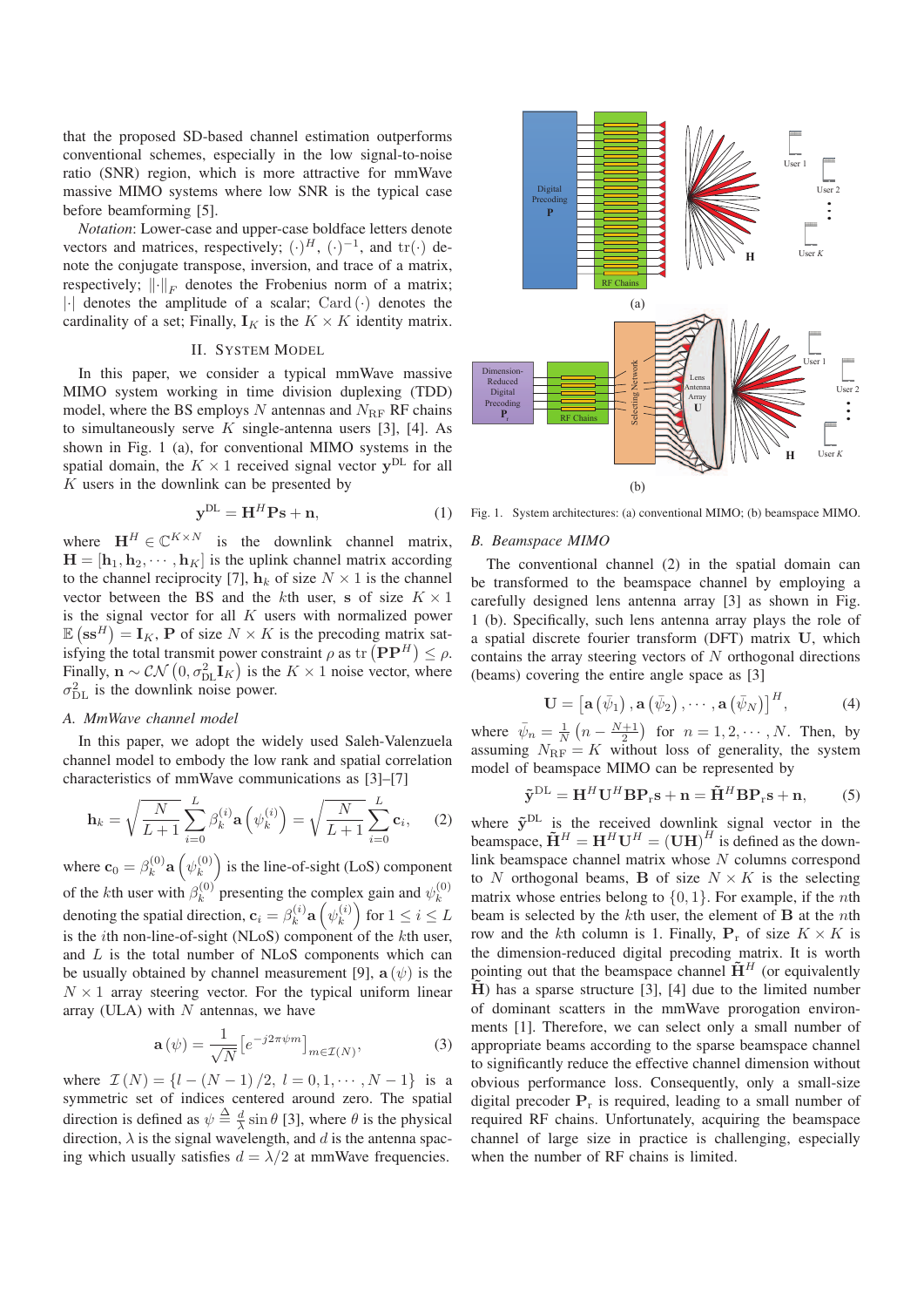# III. BEAMSPACE CHANNEL ESTIMATION

In this section, based on the beamspace MIMO architecture, we first introduce a pilot transmission strategy. After that, an adaptive selecting network is designed to obtain the measurements of the beamspace channel. Finally, a SD-based channel estimation is proposed to estimate the beamspace channel with limited number of RF chains and low pilot overhead.

# *A. Pilot transmission*

To estimate the beamspace channel, in the uplink of TDD systems, all users need to transmit the known pilot sequences to the BS over Q instants (each user transmits one pilot symbol in each instant) for channel estimation, and we assume that the beamspace channel remains unchanged within such channel coherence time (i.e., Q instants) [10]. In this paper, we consider the pilot transmission strategy, where Q instants are divided into  $M$  blocks and each block consists of  $K$  instants, i.e.,  $Q = MK$ . For the mth block, we define  $\Psi_m$  of size  $K \times K$ as the pilot matrix, which contains  $K$  mutually orthogonal pilot sequences transmitted by  $K$  users over  $K$  instants [10]. Obviously, we have  $\Psi_m \Psi_m^H = I_K$  and  $\Psi_m^H \Psi_m = I_K$ .

Then, according to Fig. 1 (b) and the channel reciprocity [7] in TDD systems, the received uplink signal matrix  $\tilde{\mathbf{Y}}_m^{\text{UL}}$  of size  $N \times K$  at the BS in the mth block can be presented as

$$
\tilde{\mathbf{Y}}_m^{\text{UL}} = \mathbf{U} \mathbf{H} \boldsymbol{\Psi}_m + \mathbf{N}_m = \tilde{\mathbf{H}} \boldsymbol{\Psi}_m + \mathbf{N}_m, \quad m = 1, 2, \cdots, M, \tag{6}
$$

where  $N_m$  is the  $N \times K$  noise matrix in the mth block, whose entries are independent and identically distributed (i.i.d.) complex Gaussian random variables with mean zero and variance  $\sigma_{\text{UL}}^2$  (the uplink noise power).

#### *B. Measurements of the beamspace channel*

We consider the mth block without loss of generality. During the pilot transmission, the BS should employ a combiner  $\mathbf{W}_m$  of size  $K \times N$  to combine the received uplink signal matrix  $\tilde{\mathbf{Y}}_m^{\text{UL}}$  (6). Then, we can obtain  $\mathbf{R}_m$  of size  $K \times K$  in the baseband sampled by  $N_{\text{RF}} = K$  RF chains as

$$
\mathbf{R}_{m} = \mathbf{W}_{m} \tilde{\mathbf{Y}}_{m}^{\text{UL}} = \mathbf{W}_{m} \tilde{\mathbf{H}} \mathbf{\Psi}_{m} + \mathbf{W}_{m} \mathbf{N}_{m}. \tag{7}
$$

After that, by multiplying the known pilot matrix  $\Psi_m^H$  on the right side of (7), the  $K \times K$  measurement matrix  $\mathbf{Z}_m$  of the beamspace channel **H** can be obtained by

$$
\mathbf{Z}_m = \mathbf{R}_m \Psi_m^H = \mathbf{W}_m \tilde{\mathbf{H}} + \mathbf{N}_m^{\text{eff}},\tag{8}
$$

where  $N_m^{\text{eff}} = W_m N_m \Psi_m^H$  is the effective noise matrix.

Note that here we focus on estimating the beamspace channel  $h_k$  of the kth user without loss of generality, and the similar method can be directly applied to other users to obtain the complete beamspace channel **H**. Then, after M blocks for the pilot transmission, we can obtain an  $Q \times 1$  measurement vector  $\bar{\mathbf{z}}_k$  for  $\mathbf{h}_k$  as

$$
\bar{\mathbf{z}}_k = \begin{bmatrix} \mathbf{z}_{1,k} \\ \mathbf{z}_{2,k} \\ \vdots \\ \mathbf{z}_{M,k} \end{bmatrix} = \begin{bmatrix} \mathbf{W}_1 \\ \mathbf{W}_2 \\ \vdots \\ \mathbf{W}_M \end{bmatrix} \tilde{\mathbf{h}}_k + \begin{bmatrix} \mathbf{n}_{1,k}^{\text{eff}} \\ \mathbf{n}_{2,k}^{\text{eff}} \\ \vdots \\ \mathbf{n}_{M,k}^{\text{eff}} \end{bmatrix} \triangleq \bar{\mathbf{W}} \tilde{\mathbf{h}}_k + \bar{\mathbf{n}}_k,
$$
\n(9)



Fig. 2. Proposed adaptive selecting network in beamspace MIMO systems.

where  $z_{m,k}$ ,  $\tilde{\mathbf{h}}_k$ , and  $\mathbf{n}_{m,k}^{\text{eff}}$  are the kth column of  $\mathbf{Z}_m$ ,  $\tilde{\mathbf{H}}$ , and  $N_m^{\text{eff}}$  in (8), respectively.  $\bar{\mathbf{z}}_k$ ,  $\bar{\mathbf{W}}$ , and  $\bar{\mathbf{n}}_k$  are of size  $Q \times 1$ ,  $Q \times N$ , and  $Q \times 1$ , respectively. Our target is to reliably reconstruct  $\tilde{\mathbf{h}}_k$  based on  $\bar{\mathbf{z}}_k$  with the pilot overhead Q as low as possible. However, if we directly utilize the traditional selecting network in beamspace MIMO systems as shown in Fig. 1 (b) to design  $\overline{\mathbf{W}}$  (or equivalently  $\mathbf{W}_m$  for  $m = 1, 2, \dots, M$ , each row of  $\overline{W}$  will have one and only one nonzero element [11]. Consequently, to guarantee that the measurement vector  $\overline{\mathbf{z}}_k$  contains the complete information of the beamspace channel  $\tilde{\mathbf{h}}_k$ , the pilot overhead  $Q$  should be at least larger than N, which is unaffordable since the number of antennas  $N$  is usually huge in mmWave massive MIMO systems as mentioned above.

To this end, we propose an adaptive selecting network for mmWave massive MIMO systems with lens antenna array as shown in Fig. 2, where the selecting network in Fig. 1 (b) is replaced by a phase shifter network. During the data transmission, the proposed adaptive selecting network can be configured to realize the traditional function of beam selection<sup>1</sup>. Furthermore, during the beamspace channel estimation, this adaptive selecting network can be also adaptively used as an analog combiner  $\mathbf{W}_m$  [8] to combine the uplink signals. With the help of the proposed adaptive selecting network, we can guarantee that  $\bar{z}_k$  (9) has the complete information of  $\mathbf{h}_k$ , even if  $Q \lt N$ . Moreover, due to the limited number of dominant scatters in the mmWave prorogation environments [4],  $\mathbf{h}_k$  is a sparse vector. Therefore, (9) can be formulated as a typical sparse signal recovery problem [12].

Our next target is to design the analog combiner  $\overline{W}$ . Under the framework of CS, to achieve the satisfying recovery accuracy,  $\bar{W}$  should be designed to make the mutual coherence  $\mu \triangleq \max_{i \neq j}$  $\left| \bar{\mathbf{w}}_i^H \bar{\mathbf{w}}_j \right|$  as small as possible, where  $\bar{\mathbf{w}}_i$  is the *i*th column of  $\bar{W}$ . There are already some matrices that have been proved to enjoy small  $\mu$ , such as the i.i.d. Gaussian random matrix and Bernoulli random matrix [12]. In our paper, we select the Bernoulli random matrix as the combiner  $\bar{W}$ , i.e., each element of  $\overline{W}$  is randomly selected from  $\frac{1}{\sqrt{Q}}\{-1,+1\}$ with equal probability. This is due to the facts that: i) all

<sup>&</sup>lt;sup>1</sup>Specifically, we can turn off some phase shifters to realize "unselect" and set some phase shifters to shift the phase 0 degree to realize "select" for beam selection.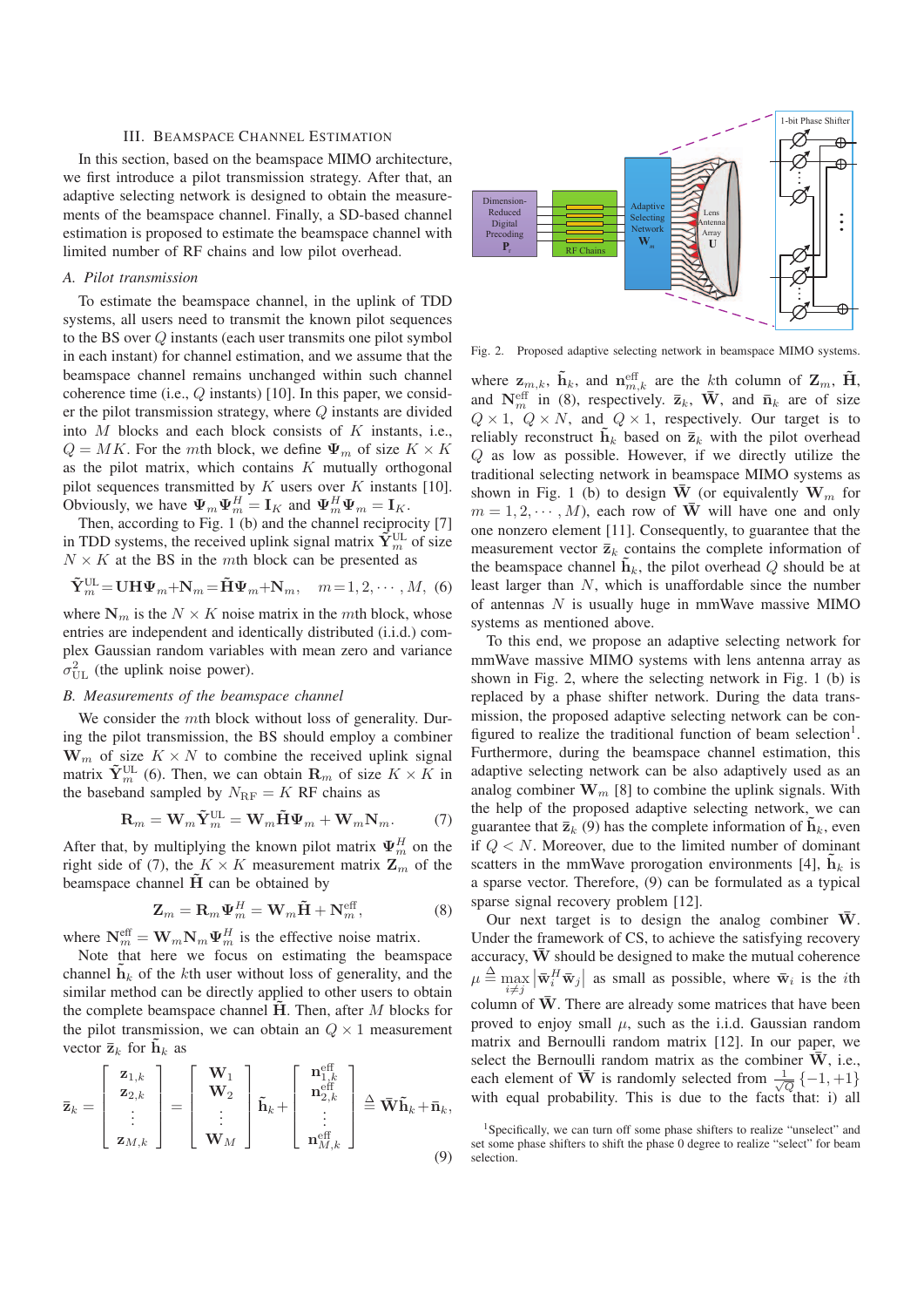elements of  $\overline{W}$  share the same normalized amplitude, which can be realized by phase shifters; ii) the resolution of phase shifter can be only 1 bit, since we only need to shift the phases 0 degree and  $\pi$  degree. This means that the cost and energy consumption of the phase shifter network can be significantly reduced [13].

## *C. SD-based channel estimation*

After  $\bar{W}$  has been designed by the proposed adaptive selecting network, (9) can be solved by classical CS algorithms, such as orthogonal matching pursuit (OMP) and compressive sampling matching pursuit (CoSaMP) [14]. However, when the uplink SNR is low, which is the typical case in mmWave massive MIMO systems due to the lack of beamforming gain and the low transmit power of users [5],  $\mathbf{h}_k$  will be overwhelmed by noise. As a result, the support of  $\mathbf{h}_k$  detected by classical CS algorithms is usually inaccurate, leading to the deteriorated performance. In this paper, by utilizing the structural characteristics of mmWave beamspace channel, we propose a SD-based channel estimation, which can detect the support more accurately and achieve better performance than classical CS algorithms, especially in the low SNR region.

In the following **Lemma 1**, we will first prove a special property of mmWave beamspace channel, which is one of the two bases of the proposed SD-based channel estimation.

**Lemma 1.** Represent the beamspace channel  $\tilde{\mathbf{h}}_k$  as  $\tilde{\mathbf{h}}_k = \sqrt{N/(L+1)} \sum_{i=0}^L \tilde{\mathbf{c}}_i$ , where  $\tilde{\mathbf{c}}_i = \mathbf{U} \mathbf{c}_i$  is the ith chan*nel component of*  $\tilde{\mathbf{h}}_k$  *in the beamspace. Then, any two channel components*  $\tilde{\mathbf{c}}_i$  *and*  $\tilde{\mathbf{c}}_j$  *are asymptotically orthogonal when the number of antennas* N *in mmWave massive MIMO systems with lens antenna array tends to infinity, i.e.,*

$$
\lim_{N \to \infty} \left| \tilde{\mathbf{c}}_i^H \tilde{\mathbf{c}}_j \right| = 0, \quad \forall \ i, j = 0, 1, \cdots, L, \quad i \neq j. \tag{10}
$$

*Proof:* Based on (2)-(4), we have

$$
\tilde{\mathbf{c}}_i^H \tilde{\mathbf{c}}_j = \beta_k^{(i)*} \beta_k^{(j)} \mathbf{a}^H \left( \psi_k^{(i)} \right) \mathbf{U}^H \mathbf{U} \mathbf{a} \left( \psi_k^{(j)} \right) \qquad (11)
$$

$$
= \beta_k^{(i)*} \beta_k^{(j)} \Upsilon \left( \psi_k^{(i)} - \psi_k^{(j)} \right),
$$

where  $\Upsilon(x) \triangleq \frac{\sin N \pi x}{N \sin \pi x}$ . Note that  $\psi_k^{(i)}$  and  $\psi_k^{(j)}$  belong to  $[-0.5, 0.5]$  according to the definitions in (3). Therefore, as long as  $(\psi_k^{(i)} - \psi_k^{(j)}) \neq 0$  or 1, which can be guaranteed by  $i \neq j$ , we have

$$
\left| \Upsilon \left( \psi_k^{(i)} - \psi_k^{(j)} \right) \right| \le \frac{1}{N} \left| \frac{1}{\sin \pi \left( \psi_k^{(i)} - \psi_k^{(j)} \right)} \right|.
$$
 (12)

Based on (12), we can conclude that

$$
0 \le \lim_{N \to \infty} \left| \tilde{\mathbf{c}}_i^H \tilde{\mathbf{c}}_j \right| \le \lim_{N \to \infty} \frac{1}{N} \left| \frac{\beta_k^{(i)*} \beta_k^{(j)}}{\sin \pi \left( \psi_k^{(i)} - \psi_k^{(j)} \right)} \right| = 0, \tag{13}
$$

which verifies the conclusion (10).

Lemma 1 implies that we can decompose the total beamspace channel estimation problem into a series of independent sub-problems, each of which only considers one



Fig. 3. The normalized amplitude distribution of the elements in  $\tilde{\mathbf{c}}_i$ .

specific channel component approximately orthogonal to the others. Specifically, we can first estimate the strongest channel component. After that, we can remove the influence of this component from the total estimation problem, and then the channel component with the second strongest power can be estimated. Such procedure will be repeated until all  $(L + 1)$ channel components have been estimated. Next, in the following Lemma 2, we will prove another special structural characteristic of mmWave beamspace channel to show how to estimate each channel component in the beamspace.

**Lemma 2.** Consider the ith channel component  $\tilde{\mathbf{c}}_i$  in the *beamspace, and assume* V *is an even integer without loss of generality. The ratio between the power*  $P_V$  *of*  $V$  *strongest elements of*  $\tilde{\mathbf{c}}_i$  *and the total power P<sub>T</sub> of*  $\tilde{\mathbf{c}}_i$  *can be lowerbounded by*

$$
\frac{P_V}{P_T} \ge \frac{2}{N^2} \sum_{i=1}^{V/2} \frac{1}{\sin^2\left(\frac{(2i-1)\pi}{2N}\right)}.\tag{14}
$$

*Moreover, once the position*  $n_i^*$  *of the strongest element of*  $\tilde{\mathbf{c}}_i$  *is determined, the other* <sup>V</sup> <sup>−</sup> <sup>1</sup> *strongest elements will uniformly locate around it with the interval* 1/N*.*

*Proof:* Based on (2)-(4), the *i*th channel component  $\tilde{c}_i$  in the beamspace can be presented as

$$
\tilde{\mathbf{c}}_i = \beta_k^{(i)} \left[ \Upsilon \left( \bar{\psi}_1 - \psi_k^{(i)} \right), \cdots, \Upsilon \left( \bar{\psi}_N - \psi_k^{(i)} \right) \right]^H. \tag{15}
$$

Fig. 3 shows the normalized amplitude distribution of the elements in  $\tilde{\mathbf{c}}_i$ , where the set of red dash lines (or blue dot dash lines) presents the set of spatial directions  $\bar{\psi}_n = \frac{1}{N} \left( n - \frac{N+1}{2} \right)$ for  $n = 1, 2, \dots, N$  in (4) pre-defined by lens antenna array. From Fig. 3, we can observe that when the practical spatial direction  $\psi_k^{(i)}$  exactly equals one pre-defined spatial direction, there is only one strongest element containing all the power of  $\tilde{\mathbf{c}}_i$ , which is the best case. In contrast, the worst case will happen when the distance between  $\psi_k^{(i)}$  and one pre-defined spatial direction is equal to  $1/2N$ . In this case, the power  $P_V$ of V strongest elements of  $\tilde{\mathbf{c}}_i$  is

$$
P_V = \frac{2\left(\beta_k^{(i)}\right)^2}{N^2} \sum_{i=1}^{V/2} \frac{1}{\sin^2\left(\frac{(2i-1)\pi}{2N}\right)}.\tag{16}
$$

Besides, according to (15), the total power  $P_T$  of  $\tilde{c}_i$  can be calculated as  $P_T = \tilde{c}_i^H \tilde{c}_i = \left(\beta_k^{(i)}\right)^2$ . Therefore, we can conclude that  $P_V/P_T$  is lower-bounded by (14). Moreover, as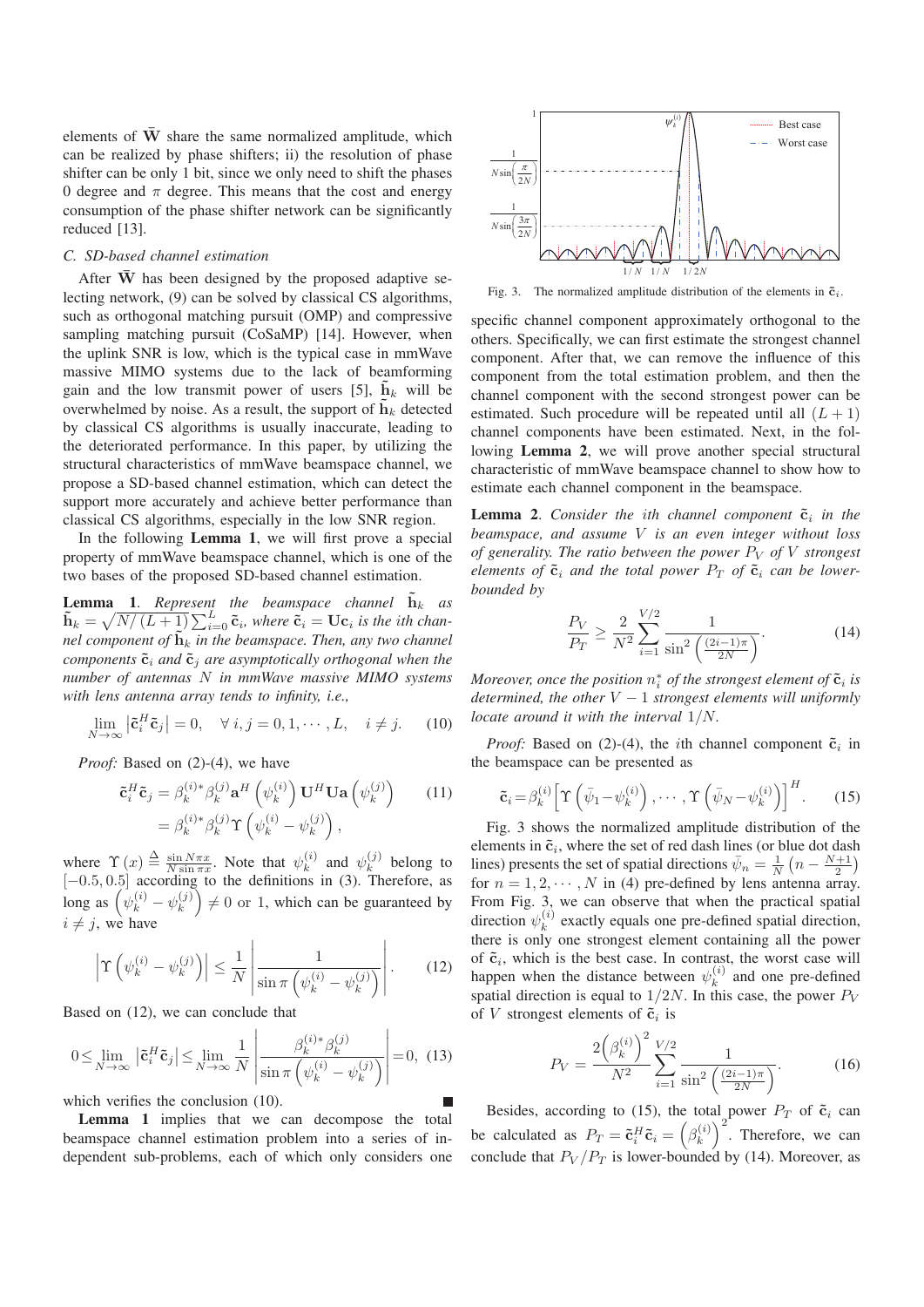

shown in Fig. 3, once the position  $n_i^*$  of the strongest element of  $\tilde{\mathbf{c}}_i$  is determined, the other  $V - 1$  strongest elements will uniformly locate around it with the interval  $1/N$ .

From Lemma 2, we can derive two important conclusions. The first one is that  $\tilde{\mathbf{c}}_i$  can be considered as a sparse vector, since the most power of  $\tilde{\mathbf{c}}_i$  is focused on a small number of dominant elements. For example, when  $N = 256$  and  $V = 8$ , the lower-bound of  $P_V/P_T$  is about 95%. This means that we can retain only a small number (e.g.,  $V = 8$ ) of elements of  $\tilde{c}_i$ with strong power and regard other elements as zero without obvious performance loss. The second one is that the support of sparse vector  $\tilde{c}_i$  can be uniquely determined by  $n_i^*$  as<sup>2</sup>

$$
\operatorname{supp}\left(\tilde{\mathbf{c}}_{i}\right)=\ \operatorname{mod}\ {}_{N}\left\{n_{i}^{*}-\frac{V}{2},\cdots,n_{i}^{*}+\frac{V-2}{2}\right\},\quad\left(17\right)
$$

where Card  $(\text{supp }(\tilde{c}_i)) = V$ , and  $\text{mod}_N(\cdot)$  is the modulo operation with respect to  $N$ , which guarantees that all indices in supp  $(\tilde{\mathbf{c}}_i)$  belong to  $\{1, 2, \cdots, N\}$ . After the support of  $\tilde{\mathbf{c}}_i$ has been detected, we can extract V columns from  $\overline{W}$  (9) according to supp  $(\tilde{c}_i)$ , and use the classical LS algorithm to estimate the nonzero elements of  $\tilde{\mathbf{c}}_i$ .

Based on the discussion so far, the pseudo-code of the proposed SD-based channel estimation can be summarized in Algorithm  $1<sup>3</sup>$ , which can be explained as follows. During the ith iteration, we first detect the position  $p_i$  of the strongest element of  $\tilde{\mathbf{c}}_i$  in step 1. Then in step 2, utilizing the structural characteristics of beamspace channel as analyzed above, we can directly obtain supp  $(\tilde{c}_i)$  according to (17). After that, the nonzero elements of  $\tilde{\mathbf{c}}_i$  are estimated by LS algorithm in step 3, and the influence of this channel component is removed in steps 4 and 5. Such procedure will be repeated  $(i = i + 1$  in step 6) until the last channel component is considered. Note that for the proposed SD-based channel estimation, we do not directly estimate the beamspace channel as  $\tilde{\mathbf{h}}_k^{\text{e}} = \sqrt{\frac{N}{L+1}} \sum_{i=1}^L$ L  $\sum_{i=0}$  $\tilde{\mathbf{c}}_i^e$ . This is because that most of the elements with small power are regarded as zero, which will lead to error propagation in the influence removal, especially when  $i$ 

<sup>2</sup>Correspondingly, when V is odd, the support of  $\tilde{\mathbf{c}}_i$  should be  $\text{supp}(\tilde{\mathbf{c}}_i) = \text{ mod } N \left\{ n_i^* - \frac{V-1}{2}, \cdots, n_i^* + \frac{V-1}{2} \right\}.$ 

## Input:

Measurement vector:  $\overline{\mathbf{z}}_k$  in (9); Combining matrix:  $\overline{W}$  in (9); Total number of channel components:  $L + 1$ ; Retained number of elements for each component: V. **Initialization:**  $\tilde{\mathbf{c}}_i^{\text{e}} = \mathbf{0}_{N \times 1}$  for  $0 \le i \le L$ ,  $\bar{\mathbf{z}}_k^{(0)} = \bar{\mathbf{z}}_k$ . for  $0 \leq i \leq L$ 1. Detect the position of the strongest element in  $\tilde{\mathbf{c}}_i$  as  $p_i = \arg \max_{1 \leq n \leq N} \left| \bar{\mathbf{w}}_n \bar{\mathbf{z}}_k^{(i)} \right|, \bar{\mathbf{w}}_n$  is the *n*th row of  $\bar{\mathbf{W}}$ ;  $1\leq n\leq N$ 2. Detect supp  $(\tilde{\mathbf{c}}_i)$  according to (17); 3. LS estimation of the nonzero elements of  $\tilde{\mathbf{c}}_i$  as  $\mathbf{f}_i = (\mathbf{W}_i \mathbf{W}_i^H)^{-1} \mathbf{W}_i \mathbf{z}_k^{(i)}$ ,  $\mathbf{W}_i = \mathbf{W}(l,:)_{l \in \text{supp}(\tilde{\mathbf{c}}_i)}$ ;<br>
4. Form the estimated  $\tilde{\mathbf{c}}_i^e$  as  $\tilde{\mathbf{c}}_i^e$  (supp  $(\tilde{\mathbf{c}}_i) = \mathbf{f}_i$ ; 5. Remove the influence of  $\tilde{\mathbf{c}}_i$  as  $\overline{\mathbf{z}}_k^{(i+1)} = \overline{\mathbf{z}}_k^{(i)} - \overline{\mathbf{W}}^H \tilde{\mathbf{c}}_i^e$ 6.  $i = i + 1$ ; end for 7.  $S_{\text{T}} = \bigcup_{0 \leq i \leq L}$  $supp(\tilde{c}_i);$  $\mathbf{8}. \; \mathbf{f}_\mathrm{T} = \left( \mathbf{\bar{W}}_\mathrm{T} \mathbf{\bar{W}}_\mathrm{T}^H \right)^{-1} \mathbf{\bar{W}}_\mathrm{T} \mathbf{\bar{z}}_k, \, \mathbf{\bar{W}}_\mathrm{T} = \mathbf{\bar{W}}(l,:)_{l \in \mathcal{S}_\mathrm{T}};$ 9.  $\tilde{\mathbf{h}}_k^{\text{e}} = \mathbf{0}_{N \times 1}$ ,  $\tilde{\mathbf{h}}_k^{\text{e}}(\mathcal{S}_{\text{T}}) = \mathbf{f}_{\text{T}}$ ; **Output:** Estimated beamspace channel for user  $k$ :  $\tilde{\mathbf{h}}_k^e$ . Algorithm 1: Proposed SD-based channel estimation.

is large. As a result,  $\bar{\mathbf{z}}_k^{(i)}$  will be more and more inaccurate to estimate the nonzero elements in step 3. To this end, we only utilize  $\bar{\mathbf{z}}_k^{(i)}$  to estimate the position  $p_i$  in step 1, which can still guarantee a high recovery probability even if  $\bar{z}_k^{(i)}$  is inaccurate [14]. Then, after the iterative procedure, we can obtain the total support  $S_T$  of  $\tilde{\mathbf{h}}_k$  in step 7. Using  $S_T$  and  $\bar{\mathbf{z}}_k$ , we can alleviate the impact of error propagation and estimate the beamspace channel more accurately in steps 8 and 9.

The key difference between Algorithm 1 and classical CS algorithms [14] is the step of support detection. In classical CS algorithms, all the positions of nonzero elements are estimated in an iterative procedure, which may be inaccurate, especially for the element whose power is not strong enough. By contrast, in our algorithm, we only estimate the position of the strongest element. Then, by utilizing the structural characteristics of mmWave beamspace channel, we can directly obtain the accurate support with higher probability as illustrated in Fig. 4. Moreover, we can also observe that the most complicated part of the proposed SD-based channel estimation is the LS algorithm, i.e., step 3 and step 8. Therefore, the computational complexity of SD-based channel estimation is  $\mathcal{O}(LV^2M) + \mathcal{O}(\text{Card}^2(\mathcal{S}_T)M)$  (Card  $(\mathcal{S}_T) \leq VL$ ), which is comparable with that of LS algorithm, since  $L$  and  $V$  are usually small as discussed above.

#### IV. SIMULATION RESULTS

In this section, we consider a typical mmWave massive MIMO system, where the BS equips a lens antenna array with  $N = 256$  antennas and  $N_{\text{RF}} = 16 \text{ RF}$  chains to simultaneously serve  $K = 16$  users. For the kth user, the spatial channel is generated as follows [3], [4]: 1) one LoS component and  $L = 2$  NLoS components; 2)  $\beta_k^{(0)} \sim \mathcal{CN}(0, 1)$ , and

<sup>&</sup>lt;sup>3</sup>Note that the proposed SD-based channel estimation can be easily extended to the scenarios where users employ multiple antennas. In this case, the beamspace channel is a block sparse matrix instead of a sparse vector [3], and we can use Algorithm 1 for every column of this 2D sparse matrix.